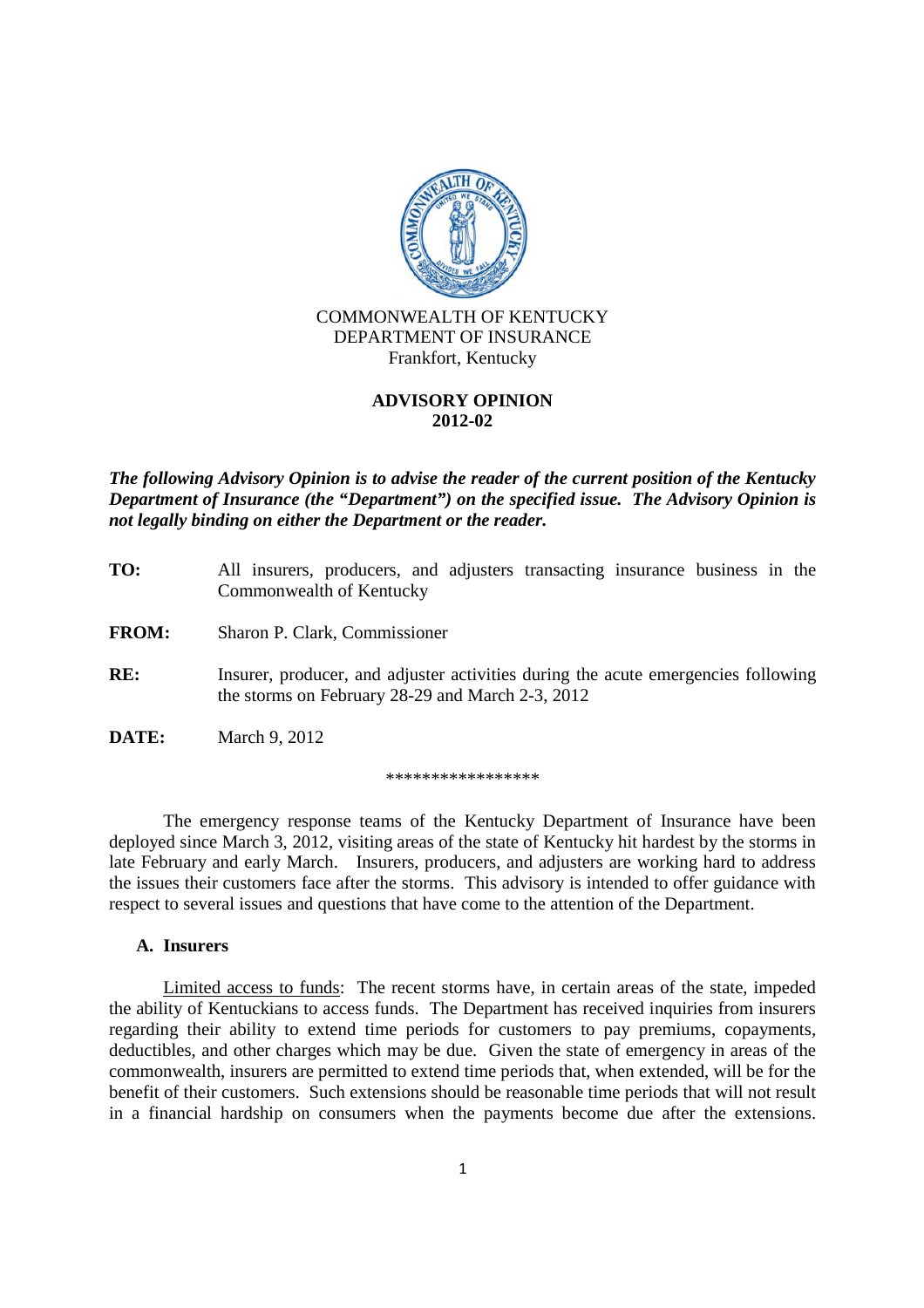Further, any insurer intending to offer extensions to consumers should advise the Department of such by sending an email to Debbie.Stamper@ky.gov or by letter delivered to:

> Attn: Debbie Stamper Commissioner's Office Kentucky Department of Insurance P.O. Box 517 Frankfort, Kentucky 40602

Disruption of Mail Delivery: The recent storms have also resulted in major disruptions to mail delivery. Insurers should refrain from taking action against policyholders such as cancelling policies, non-renewing policies, and implementing rate increases until such time as proper and actual notice can be given.

Access to Policies: In many instances, policyholders may not have access to their policies and are unable to review their policy language. Insurers should supply, upon request from a policyholder, a copy of the policy without charge.

Adjusters: In accordance with KRS 304.9-430(12) temporary registration for emergency independent or staff adjusters shall be issued by the commissioner in the event of a catastrophe declared in Kentucky. Insurers sending unlicensed adjusters to Kentucky to assist with claims from the storms of February 28-29 (Catastrophe Serial No. 66) and March 2-3 (Catastrophe Serial No. 67) must complete Form 8307 to register the unlicensed catastrophe adjusters. The form must be completed and submitted by the insurer, not the individual adjuster or any other entity. Form 8307 shall be submitted electronically through the insurer's eServices account on the Department's website at http://insurance.ky.gov. An emergency independent or staff adjuster's registration shall remain in force for a period not to exceed ninety (90) days, unless extended by the commissioner.

## **B. Public Adjusters**

A public adjuster is an adjuster that acts on behalf of an insured or aids an insured solely in relation to first-party claims arising under insurance contracts that insure the real or personal property of the insured, in negotiating for, or effecting the settlement of, a claim for loss or damage covered under an insurance contract. A public adjuster also directly or indirectly solicits business, investigates or adjusts losses, advises an insured about first-party claims for losses or damages arising out of policies of insurance that insure real or personal property for another person, or engages in the business of adjusting losses or damages covered by an insurance policy for the insured. See KRS 304.9-020(15).

Any person acting as a public adjuster is required to be licensed by the Department and must comply with the contract and disclosure requirements in KRS 304.9-433.